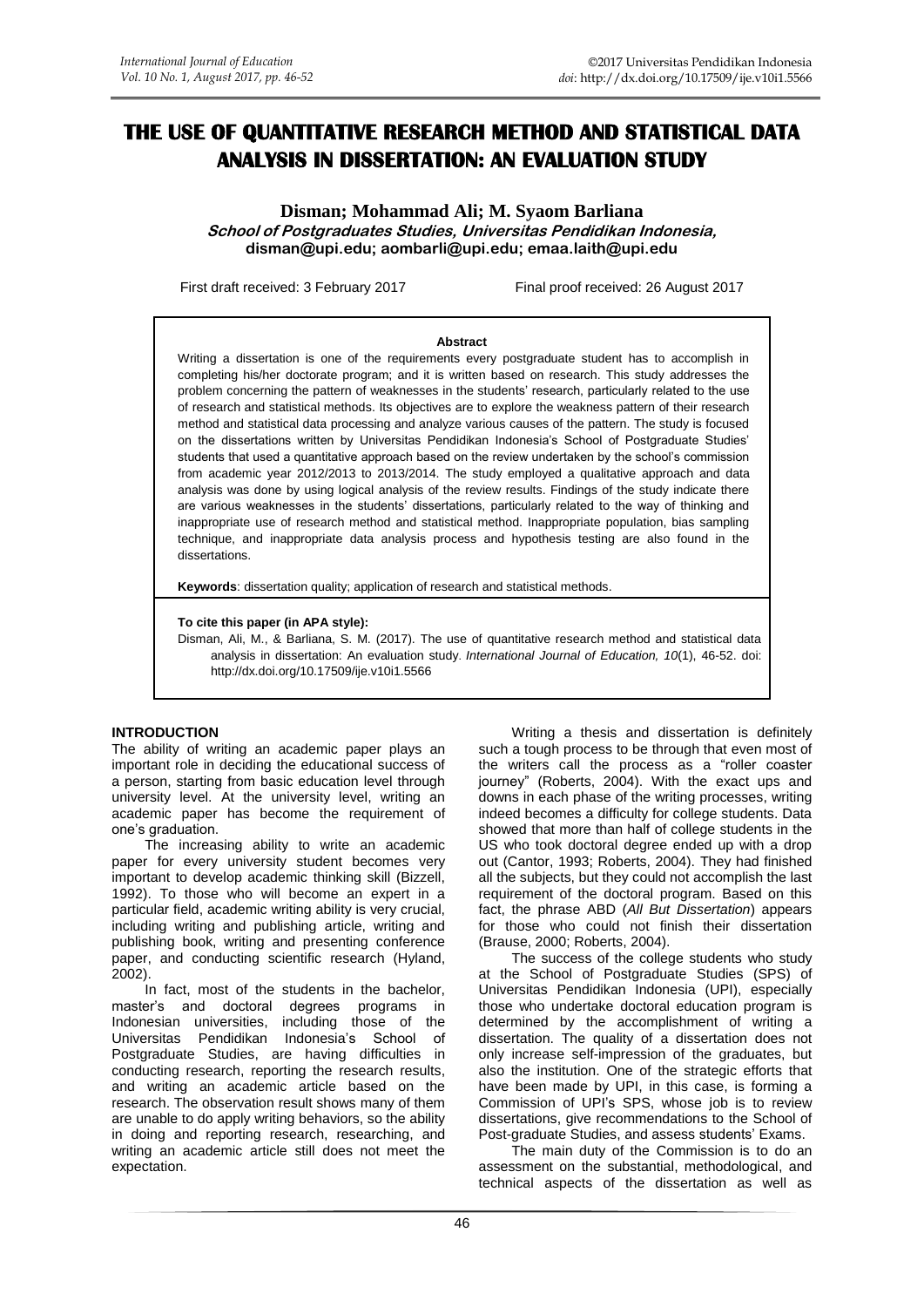making recommendations for the doctoral students who are supervised by the supervisors (promotors). From 2012 to 2013, the Commission had done a very professional job and reported various minor errors and weaknesses of the dissertations reviewed. The Commission's findings became important information for identifying every aspect of students' dissertations' weaknesses. Based on the information, the present study made a review and analysis of the quality of the doctoral students' dissertations.

The main focus of this research is on the problems related to the use of research method and quantitative data analysis in the students' dissertations which were written based on the quantitative approach. Previous research on a similar topic has been conducted by Fitt, Walker, and Leary (2009) and Fitt (2011), focusing on the literature review in doctoral dissertations in Instructional Technology. The objective of this research is, therefore, to discover the common weaknesses and strengths of the dissertations written by students as well as their influencing factors. The research is done to the dissertations reviewed by the Commissions from 2012 to 2014, employing quantitative research.

## **LITERATURE REVIEW**

Writing any text, including academic writing, reflects the creativity of the writer (Roberts, 2004; Glatthorn & Joyner, 2005; Kamler & Thomson, 2006; Thody, 2006). The creativity should be constructed by finding ideas, assuming the problems until the project is starting, and writing an academic article. Writing is not only about picturing the process of writing ideas in the form of words, but also picturing the "entire event" of research processes, starting from initiating an idea to zero drafting (Bolker, 1998).

Generally, a thesis or a dissertation should have a relevant literature review, the past research paper's description, the upcoming result as well as discussion, and conclusion and suggestion for the next research (Phillips & Pugh, 1994). According to (Phillips & Pugh, 1994), thesis and dissertation have the following contents, i.e., Introduction, Literature Review, Method, Result, Discussion, and Conclusions.

The research method is a part of the content that demonstrates the research validity. Research method describes methodology, content, and research procedures in details (Hamilton & Clare, 2003:12). The research methodology is important for illustrating a comprehensive, consistent, and accurate procedure of research, in order to give the other researchers a replication about the way data was analyzed (Calabrese, 2006). The researcher reports what was happening on the research, including: *Settings* ( the place where the research took place); *Participants* (research correspondents); *Methods* (research method); *Data collection* (how data were collected), and; *Data analysis* (how data were analyzed).

The research methodology includes primary data or voice/textual reports of research methods and secondary data from other sources to justify that the method is suitable to the research and another trusted research (Thody, 2006). According to Hamilton and Clare (2003), research methodology

should have research design which covers research plan; research participants, and how they are selected; ethics approval (if necessary); detailed procedures of the research data; and how data are collected, processed, analyzed, and constructed.

Research result is the main part of a piece of research. Here, a dissertation with or without research will be easily differentiated (Allison & Race, 2004). In this essential part, a researcher is supposed to be concerned about the background problem, hypothesis, and theoretical literature behind the research. It is mainly needed to integrate and relate the research results, background theory, and research methodology. That is why, research result is essential in drawing a conclusion so that the whole arguments of the research are relevant (Thomas & Brubaker, 2000).

The objective and function of the research result are to demonstrate the quantitative data and findings as comprehensively as possible. It is essential to initiate the research data planning. The data have to be crucially based on what is happening in the research as the consequence of the research procedure used.

Data ought to be presented logically and be understandable for the reader. Data are mainly the recapitulation of the image. When data are presented systematically, they give clear information to the reader. Therefore, the ways of presenting data are based on the way data are collected or based on the research questions (Thomas & Brubaker, 2000; Paltridge & Stairfield, 2007).

Evans and Gruba (2002), Hamilton and Clare (2003), Glatthorn and Joyner (2005) stated that, first, data should be presented in a clear and comprehensive way by orderly arranging the data according to research problems; for example, research questions, hypothesis, research objective or research theme; presenting the data by subheadings; and using visual aids such as table, figure, diagram, model, or graphs, diagram, model, graph for summarizing data. Second, data should not be confusing. Once data are presented, the writer should make a comment and integrate the data with previous research. Third, a successful dissertation has these following attributes: there are well-presented table/s and figure/s, comprehensive data on the important points, logically presented data, and systematic data arrangement. Fourth, a good dissertation should sufficiently put the data on the appendix so the reader, who would like to, will know how data are collected. For example, the researcher saves the interview transcripts in the appendix to show the relationship with the summary of the interview.

Research discussion is the most important aspect of the dissertation, written accordingly based on the research result. Research discussion is the comprehensive explanation of background theory of literature review and the whole research. According to Thomas & Brubaker (2000), research discussion is the further explanation of theory and implication of the research result for an evaluative and integrated result. Research discussion refers to the interpretation and significance of research results. Data show what is happening in the research, and discussion shows the meaning behind the collected data. Data sum the effect, while discussion explains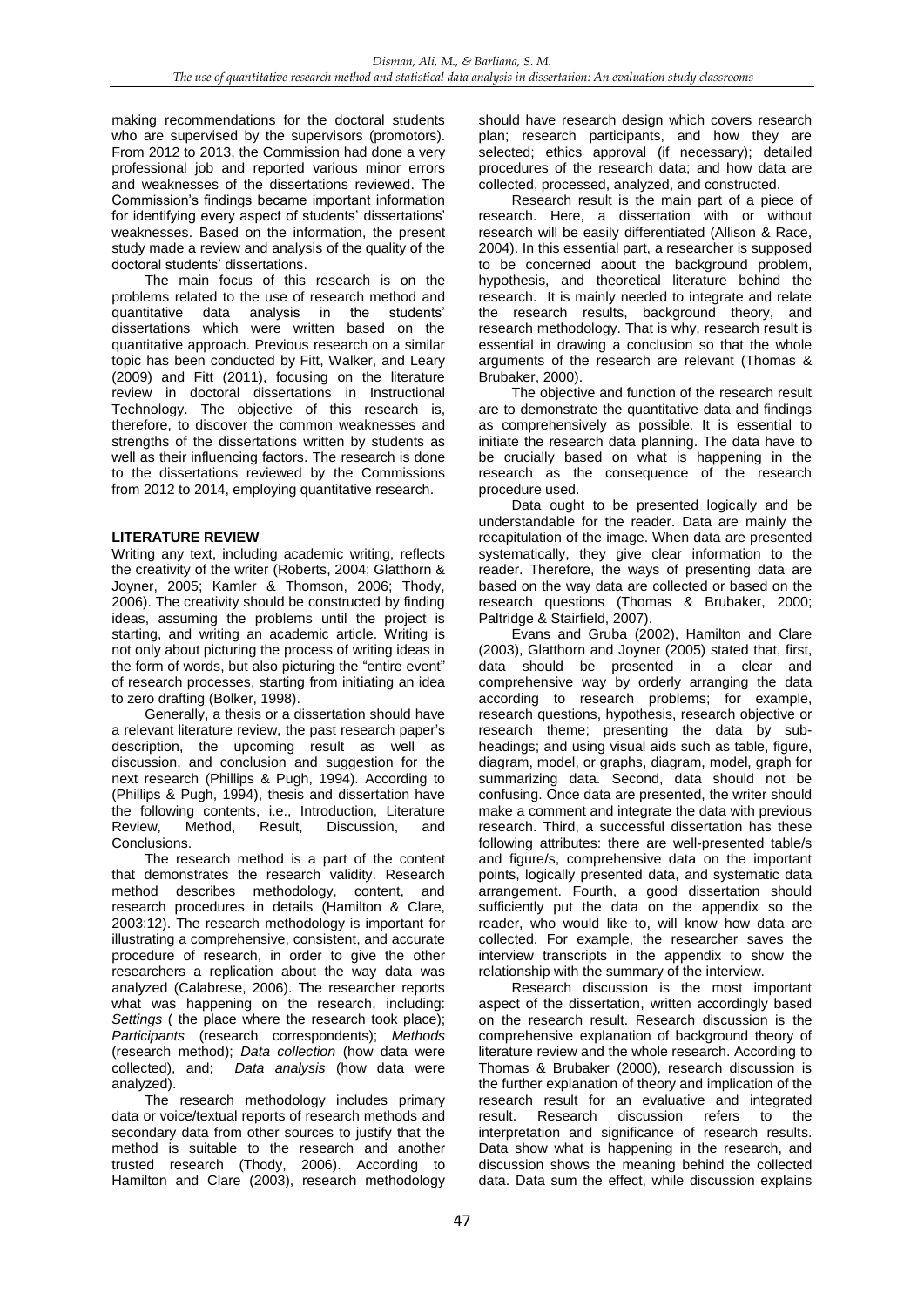the effect (Hart, 2005). Data are a required aspect of answering the research questions.

Explaining the research data is the most difficult thing college students would think. It is because the tension of rational part and creative part of the brain will be very clear during comparing the research result and hypothetical theory (Evan & Gruba, 2002). Despite the data being presented, this part is more evaluative and integrative at how good the researcher supports the hypothesis to answer the research question (Thomas & Brubaker, 2000).

At the end, a dissertation has become the monumental piece of someone in his/her professional career. This is why assessing the quality of dissertations has been tremendously discussed. Pros and cons about the indicators of a quality dissertation cannot be avoided. Lovitts (2005) has done research from 2003-2004 involving 276 lecturers from 74 departments with 10 different disciplines in 9 universities in order to arrange the categories of dissertation, namely *outstanding, very good, acceptable,* and *unacceptable*.

The arrangement of the indicators is actually to show the expectation of the lecturers. What practitioners should subsequently do is translating the expectations into a form of rubric of criteria of each dimension of dissertation in detail. These are the references being used for analyzing the dissertation quality in this study.

## **METHOD**

The research applied a qualitative approach, focusing on the process and meaning. Through this research, qualitative information from descriptive analysis can explain the tendency, ways of thinking, and irregularities of the dissertations. Constructivist philosophy, on which the study is based, assumes that facts show the plural dimensions, interactions, and exchanges of social experiences.

The analytical descriptive design was used in this research, which involved ontological activities. This research emphasizes the real picture of the dissertation in order to support the data presentation. The qualitative design is considered more appropriate because dissertation quality is essentially something plural and multi-perspectives. This design can show the relationship between the researcher and the respondents to find the meaning of the research.

The data as the proof are the main part of the study. Yin (2011) explained that data are the smallest or lowest entities or recorded elements resulting from some experience, observation, experiment, or other similar situation. Therefore, data is the smallest element of the experiences, observations, trial and error.

Based on the definition, data in the forms of documents, situations, and occasions were assessed by the Commission of UPI's Post-graduate Studies. Consequently, the main data resources of this qualitative research are comprehensive words, actions, and additional data as complement. The main data resource is the reviewers of the Commission of UPI's Post-graduate Studies. The secondary data are the reviews of 106 dissertations written by doctoral students of the study programs of:

Social Science (6), Guidance and Counseling (12), Bahasa Indonesia (8), English Language (5), Curriculum Development (7), Out of School Education (9); Education Administration (27), Natural Sciences (7), Physical Education (1), Mathematics (9), General Education (10), Value Education (2), and Technical and Vocational Education (3).

In accordance with the main objective of the research, the data collected are ultimately focused on the quantitative research methodology used in the dissertations. This means the data were mainly related to research design, validity, experimental design, and analysis. The analytical data usually are related to the hypothesis testing, assumptions, and research result presentation.

The researchers in this qualitative research act as the human instrument who explore data and select facts and information as needed for adaptability, responsibility, knowledge, and capability to handle the sensitivity, to identify the problems, to clarify and arrange the summary, and to explore and analyze the special response (Cohen, Manion, and Morrison, 2007). The researchers were involved directly in the reviews of the dissertations provided by the Commission. Table 1 displays the instrument used as the analytical guidance on the use of research methodology in dissertation using the quantitative approach with hypothetical and/or inferential statistics.

The analysis was done using the model of interactive analysis (Miles &Huberman, 1984). This model has three components, namely data reduction, data presentation, and verification. These components are interactive and continuous, forming a cycle. The analysis procedures can be explained as follow.

*Data reduction:* The researchers resume, consider the essential things, focusing only on the important parts, and find a theme and pattern of the weaknesses of the dissertations found by the Commission. The researchers arrange the data at a glance. *Data presentation:* In this component, the researchers reduce the in-hand information from the first procedure and present the narrative texts based on the common weaknesses of the dissertations found. In this procedure, the researchers only arrange the data at a glance. *Verification:* The researchers elaborate the research focus in detail and do deeper analysis until the conclusion about the common weaknesses of the dissertations is drawn.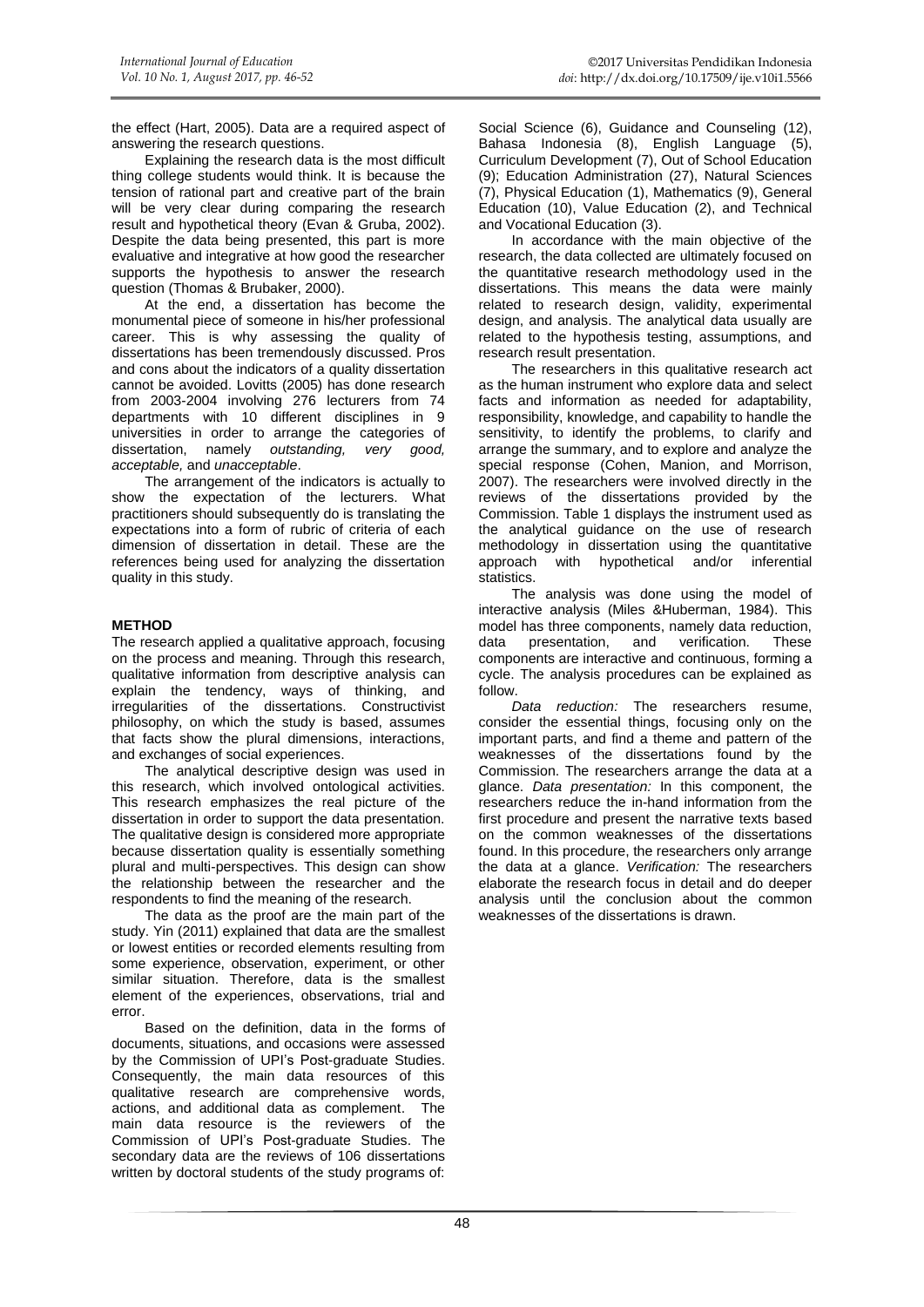| <b>Research Question</b>  | <b>Indicator</b>                            | <b>Question Item</b>                                                                    |
|---------------------------|---------------------------------------------|-----------------------------------------------------------------------------------------|
| Methodology               | Appropriate methodology                     | The research methodology is appropriate for the research                                |
|                           |                                             | problem                                                                                 |
|                           |                                             | Methodology involves types of research                                                  |
|                           |                                             | Clear reasons behind the use of research methodology                                    |
|                           |                                             | Clear form of research procedure                                                        |
| <b>Unit Analysis</b>      | Appropriate Unit Analysis                   | The decision of unit analysis is appropriate with the                                   |
|                           |                                             | research problem                                                                        |
|                           |                                             | The decision of unit analysis is appropriate with the                                   |
|                           |                                             | problem of organization, group, or individual                                           |
| Object and subject of the | The decision of object                      | The appropriateness of deciding the object of the                                       |
| research                  | and subject of the                          | research                                                                                |
|                           | research                                    | The appropriateness of deciding the subject of the                                      |
|                           |                                             | research                                                                                |
| Sample and population     | Appropriate sample and                      | Appropriate decision of research population                                             |
|                           | population                                  | Appropriate decision of research sample<br>Clear reason behind the decision of sampling |
| Sampling                  | Sampling technique is<br>clearly emphasized | Appropriate decision of sampling technique (probability                                 |
|                           |                                             | and non-probability)                                                                    |
|                           |                                             | The reason of sampling technique is clearly emphasized                                  |
|                           |                                             | The sampling procedures are clearly explained                                           |
| Variable operational of   | Precise variable                            | Research concept is defined as the theoretical review                                   |
| the research              | operational of the                          | Appropriate variable decision through clear indicators                                  |
|                           | research                                    | The indicator is taken from trusted theoretical resources                               |
| Research instrument       | Appropriate decision of                     | Appropriateness of research instrument with research                                    |
|                           | the research instrument                     | problem and methodology                                                                 |
|                           |                                             | Type, reason, and developmental procedure of research                                   |
|                           |                                             | instrument are described clearly                                                        |
|                           |                                             | The main instrument is supposed to act as human                                         |
|                           |                                             | instrument                                                                              |
|                           |                                             | Instruments can collect quantitative data                                               |
| Research validity and     | Research validity and                       | Whether instrument is being tested for the validity and                                 |
| reliability               | reliability is clearly                      | reliability                                                                             |
|                           | reported.                                   | Whether validity and reliability are tested appropriately                               |
|                           |                                             | Whether the statistical decision is appropriate                                         |
| Validity and reliability  | Validity and reliability                    | Validity and reliability testing                                                        |
| instrument                | instrument is clearly                       | Validity and reliability properly tested                                                |
|                           | reported                                    | Appropriate decision of statistical literature                                          |
| Statistical hypothesis    | Change research                             | 1.Is there any statistical hypothesis?                                                  |
|                           | hypothesis into statistical                 | 2. Is the hypothesis appropriate with the theory?                                       |
|                           | hypothesis                                  | 3.Is the hypothesis appropriate?                                                        |
| Analytical data           | Presents the validity and                   | Appropriate steps of considering the technique of data<br>1.                            |
| technique                 | appropriateness of the                      | analysis                                                                                |
|                           | analytical data technique                   | Appropriate use of analytical technique of the<br>2.<br>descriptive research            |
|                           |                                             | 3.<br>Appropriate testing of the hypothesis                                             |
|                           | Presents the validity and                   | Proper decision of statistical test in correlation with the                             |
|                           | appropriateness of                          | theory                                                                                  |
|                           | statistical inferential                     | Proper decision of statistical test based on the scale                                  |
|                           | technique                                   | variable                                                                                |
|                           |                                             | Appropriate testing of the statistics based on the structural                           |
|                           |                                             | equation                                                                                |
|                           |                                             | Appropriate testing approach based on parametric or non-<br>parametric statistics       |
|                           |                                             | Appropriate statistical testing based on the characteristics<br>of the variable         |
|                           |                                             | Proper decision on the significance test                                                |
|                           |                                             | Proper decision on the assumption of the parametric                                     |
|                           |                                             | statistics                                                                              |
|                           |                                             | Proper explanation of statistical testing                                               |

# **Table 1 A Guide to Analyze the Dissertations**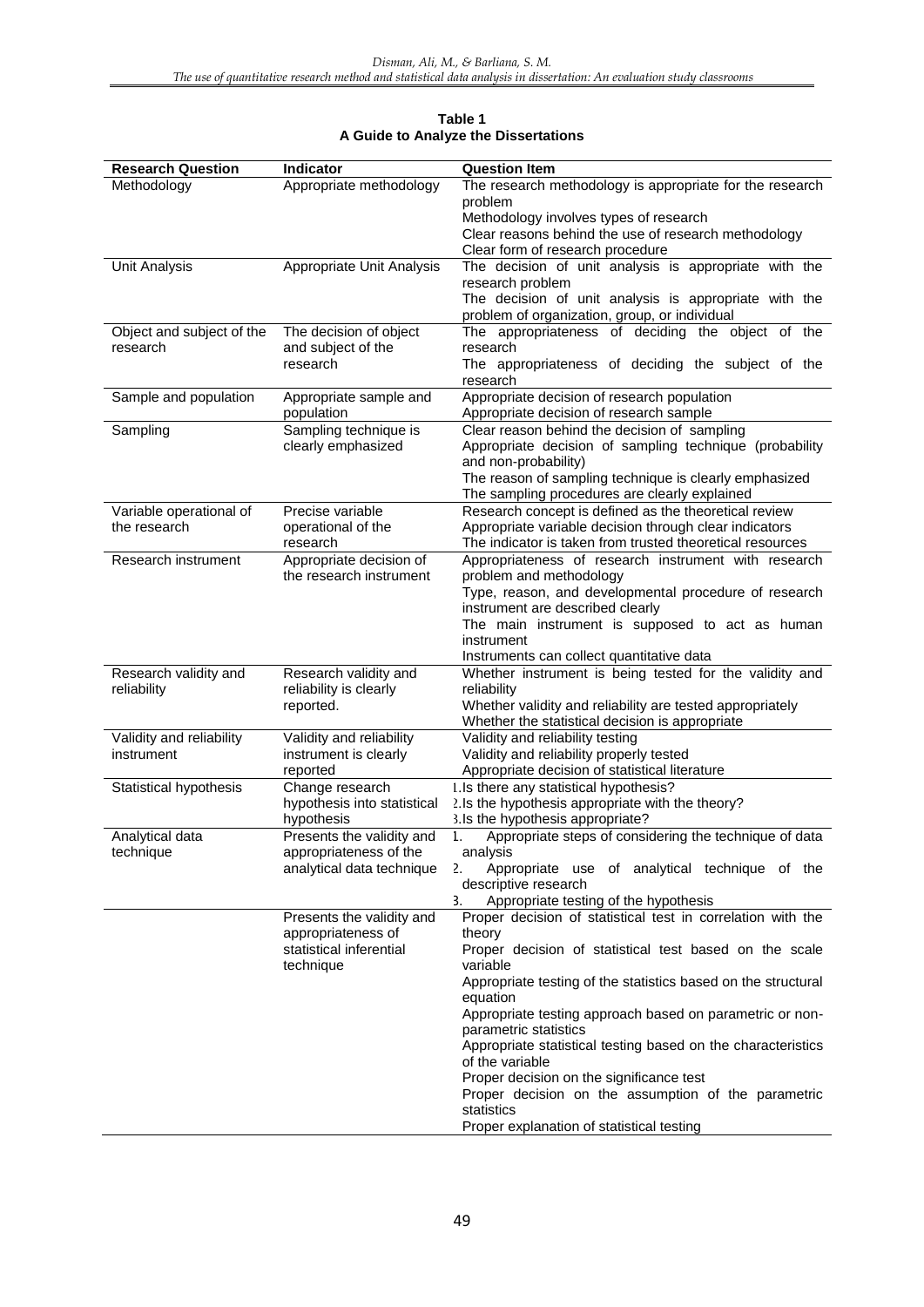# **RESEARCH RESULTS AND DISCUSSION**

#### **The Analysis of Research Methodology and Statistical Data Processing**

For dissertations with quantitative research, the Commission's review results show the types of fundamental weaknesses in the elaboration of research methodology related to the main issues of data analysis about the research design, research result validity, threats to validity, randomization, experimental research, and units of data analysis. Meanwhile, the data analysis is related to the hypotheses, hypothesis testing, the assumptions of hypothesis testing technique, and the elaboration of analytical research data of the dissertation.

*The weakness in deciding research method, data analysis units, population, sample, and sampling technique.* The description of the research methodology is only concerned with definition. Meanwhile, it supposed to describe the reason and how the methodology is used. Furthermore, population and sample of the research do not consider data units; many kinds of data resources are selected without clear reasons; improper sampling technique; unreasonable sampling criteria;<br>unrepresentative sampling to the population; unrepresentative sampling unreasonable sampling technique; inappropriate methodology; illogical research population; error of sampling technique; inappropriate target and accessible population; incomplete explanation about sampling composition; and unclear data collection.

*The debatability of the statistical data analysis method used.* The weaknesses found in this area include: Improper data analysis technique, incomplete data analysis, irrelevancy between hypothesis formulation and statistical hypothesis, too many hypotheses, irrelevant statistical method, the use of unrealistic research methodology, weakness in data analysis technique related to the research question(s), improper hypothesis testing technique, unclear contribution of the research result, research on model instruction is not completed with the explanation of the essential model, improper statistical assumption, statistical assumption is only normality and linear testing when non-linear testing is needed. In addition, other errors found include: At the testing of double regression and structural equation modelling (SEM), the statistical assumption is not properly applied which makes the requirement wrong: *multicollinearity, heteroscedasticity, autocorrelation*; improper use of variable analysis; elaboration of the hypothesis testing is used to differ the correlations, determinations, and coefficient analysis; improper decision about hypothesis testing using double regression and path analyses; and insufficient knowledge about regression testing and path analysis.

### **DISCUSSION**

The research results show that the definition of research methodology is mostly given in the dissertations using quantitative research method; however, the dissertations mostly do not explain about what, how, and why the methodology is used. In addition, the postgraduate students are unaware of the research approach and methodology, so they misunderstand the definition. Research methodology refers to how the formation and procedure of the research are. Broadly speaking, research are. Broadly speaking, methodology is the procedure of how to organize the problems in order to know the information as the solution of the problem. Therefore, the methodology is an overall scientific procedure to find the solution of a problem. With those procedures, one can conduct the research as a continuation of the previous research methodology with similar objects and subjects and with the identical result.

Related to the research objects and subjects, units of data analysis, population and sample, sampling technique, and the research results, the postgraduate students do not properly differentiate between the research objects and subjects. These are considered as a weakness in the writing of the dissertation. Research object is the variable to observe (Borden and Abbot, 2002). The observable phenomenon is represented by a concept or variable which is general and uses a certain testing or measurement as a continual process. Variables are the important components in data presentation, problem questions, and representation of the certain concept and variable. Some postgraduate students do not completely understand the object and subject of their research. In deciding the units of analysis, the students are unable to differentiate the units of analysis of individuals, groups, or organizations. For example, the unit of analysis of a piece of research is supposed to be at organization level, but the data are taken from the individuals or vice versa. This kind of error makes a dissertation becomes meaningless and rejected for national or international publication.

Meanwhile, the research subjects relate to the persons who are being investigated and the individuals as the units of analysis. The formulation of a research problem has to consider how to decide the units of analysis, for it will be related to the research design, data collection, and data analysis decision. The research is related to the perception or behavior of how data are taken, namely from individuals, groups, institutions, or organizations. The data collection is supposed be clear and relevant to the research participants.

The unit of analysis is how the element is analyzed or the research element to be comprehended for a certain problem. The research subject is generally understood as individual, family, group, organization, and formal and informal structure. In research on organizational behavior, for example, there are three levels of analysis, i.e., individual level, group level, and organization level. The unit of analysis is important to draw conclusions. Hence, when it is mistakenly decided, the conclusion becomes inappropriate.

Related to data resources, the weaknesses are found in how the students fail to provide reasonable explanations for selecting certain data resources. Data resources should be related to the units of analysis. In deciding data resources, the students are frequently unaware of the percentages of the samples.

Population can be persons, or groupd of people, organizations, things, or objects. Related to this,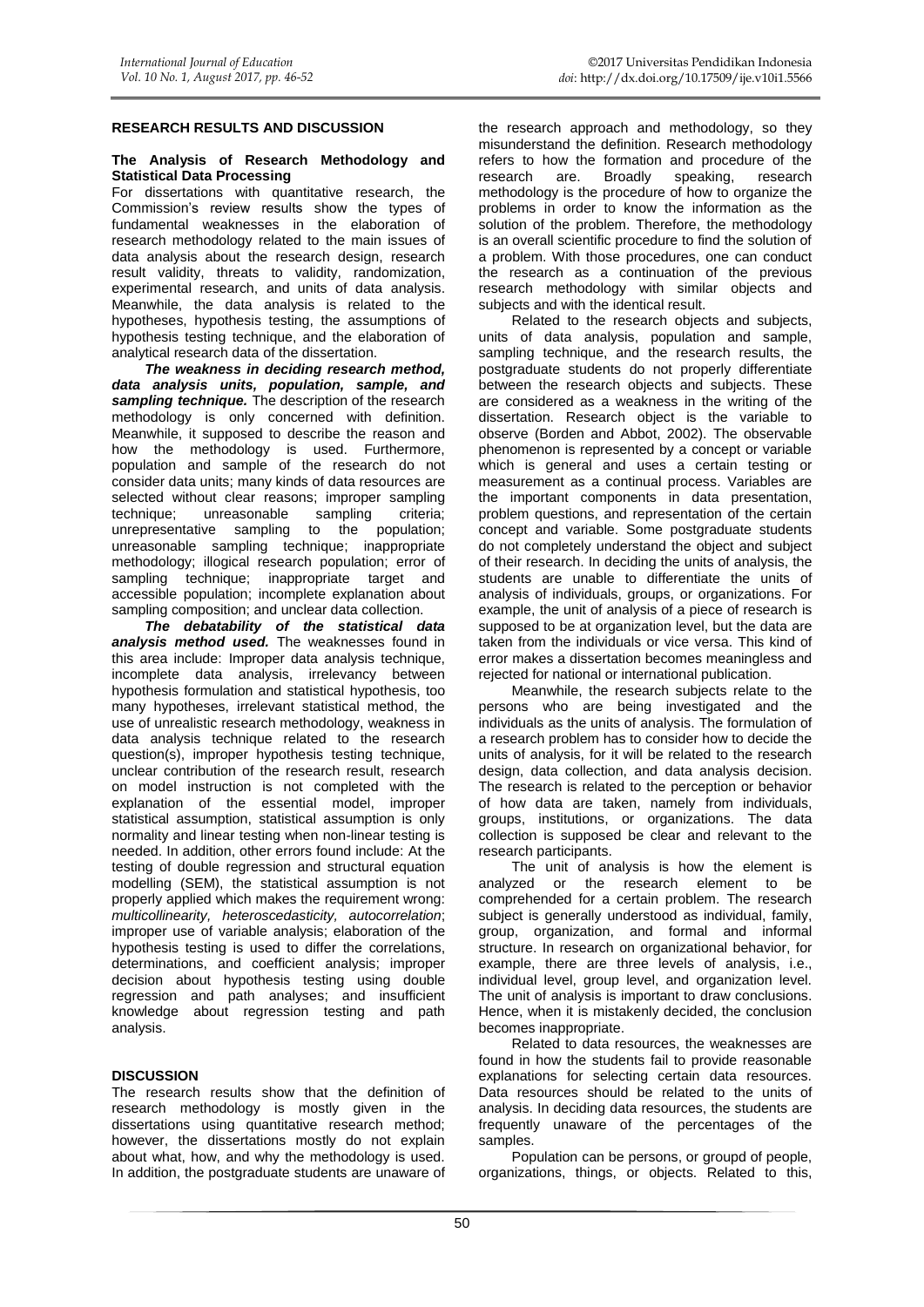weaknesses are discovered in the definition of the population and the sample. Ideally, the population is the target of generalization. The population should be specified entirely. Units of a population should be relevant to the specification set by the researcher(s). On the other hand, the sample refers to a part of the population realistically taken by using a certain technique. Thus, to select the sample, theoretical definition should be discussed based on the operational definition

Obviously, the sampling problem can be solved using random sampling, but the post-graduate students in this research often assume that if random sampling is done, the research is basically on the track. Meanwhile, to decide the sampling technique, a certain condition is required, such as research budget or other important considerations.

In considering sampling technique, it is basically based on the probability or non-probability sample. It is based on the extent to which its generalization will go through and the research goals to be achieved. The probability sampling technique is used for the representative sample to a wider generalization, while the non-probability sample is used if the time, budget, and other components are to be considered instead of the generalization.

Another important aspect of quantitative research is the statistical data analysis as in regard to answering the research problem and testing the hypothesis. The statistical method is chosen for understanding the research data that leads to a proper conclusion.

The research has found that the data analysis technique is misused. It is due to a lack of awareness in deciding the statistical method, the validity of research formation, measurement scale of the variable, and power-efficiency testing.

Hamilton and Clare (2003) showed that research procedure is differentiated by causal research, that is the research that presents causes from certain problems (experimental or non– experimental study). Correlational research is the research that presents essential variables that correlate other variables, and comparative research is the research that shows the difference of one group with another group of certain variables.

Statistical data analysis technique should be relevant to the research plan. The researcher is supposed to be aware of the research formation, sampling technique, and type of hypothesis, also the theory on which the research is based. It is essential to integrate and correlate the research result, descriptive result, and the hypothesis test. Therefore, it is essential to acquire the conclusion so that the arguments of the research discussion will be relatively connected with the analysis (Thomas & Brubaker, 2000).

The study implies the need for improving the quality of the dissertations written by UPI postgraduate students by improving dissertation supervision, developing the capacity of the supervisor in quantitative research and academic writing and publication. Hence, the students will be able to conduct quantitative research, report it, and write academic article(s) publishable by any reputable journals.

It should be noted that the main weakness of this study is a lack of generalization due to the limited sample involved and the case study method employed. It is suggested, therefore, that the study needs to be repeated in other cases and/or in a wider scope by employing more samples selected from several universities, so the typical weaknesses in the postgraduate students' dissertation can be identified.

# **CONCLUSIONS**

Some of the weaknesses found in the dissertations written by UPI's post-graduate students which use quantitative research are found in how the researchers decide the research methodology and the reasons why they choose it. The weaknesses are also found in defining the research population and sample, considering the units of data analysis, using the sampling technique, defining sample size, and applying proper data collection technique(s). The statistical hypothesis testing and data analysis technique are found to be improper, too, as well as irrelevant statistical hypothesis, inappropriate hypothesis testing, ineffective contribution of research result to the theory, and improper use of the assumption of hypothetical testing.

The final target of writing a dissertation is not only reporting research, but also writing for academic publication in any accredited national journal or in any indexed international journal. The findings confirm that improvement in dissertation writing is needed. Therefore, it is recommended that the School of Postgraduate Studies of UPI assign the supervisors of dissertation with expertise relevant to students' dissertation topics, as shown also by the supervisors' track records in academic publication. Dissertation supervisors are also encouraged to always improve their knowledge capacity in terms of research methodology, quantitative data analysis, and supervisory service. The students, on the other hand, should also improve their capability in doing research and be eager to learn from articles published in the academic journals.

### **REFERENCES**

- Allison, B., & Race, P., (2004). *The student's guides to preparing dissertations and theses*. London: Routledge.
- Bizzell, P. (1992). *Academic discourse and critical consciousness.* Pittsburgh: University of Pittsburgh Press.
- Bolker, J. (1998). *Writing your dissertation in fifteen minutes a day.* New York: Henry Holt and Company, LLC.
- Bordens, K. S., & Abbot, B. B., (2002). *Research design and method: A process approach*. San Francisco: McGraw Hill.
- Brause, S. R. (2000). *Writing your doctoral dissertation: Invisible rules for success.*  London: Falmer Press.
- Calabrese, R. L. (2006). *The elements of an effective dissertation and thesis. A step-by-step guide to getting it right the first time.* Lanham, Maryland: Rowman and Littlefield Education.
- Cantor, J. A. (1993). *A guide to academic writing.*  Westport, Connecticut: Greenwood Press.